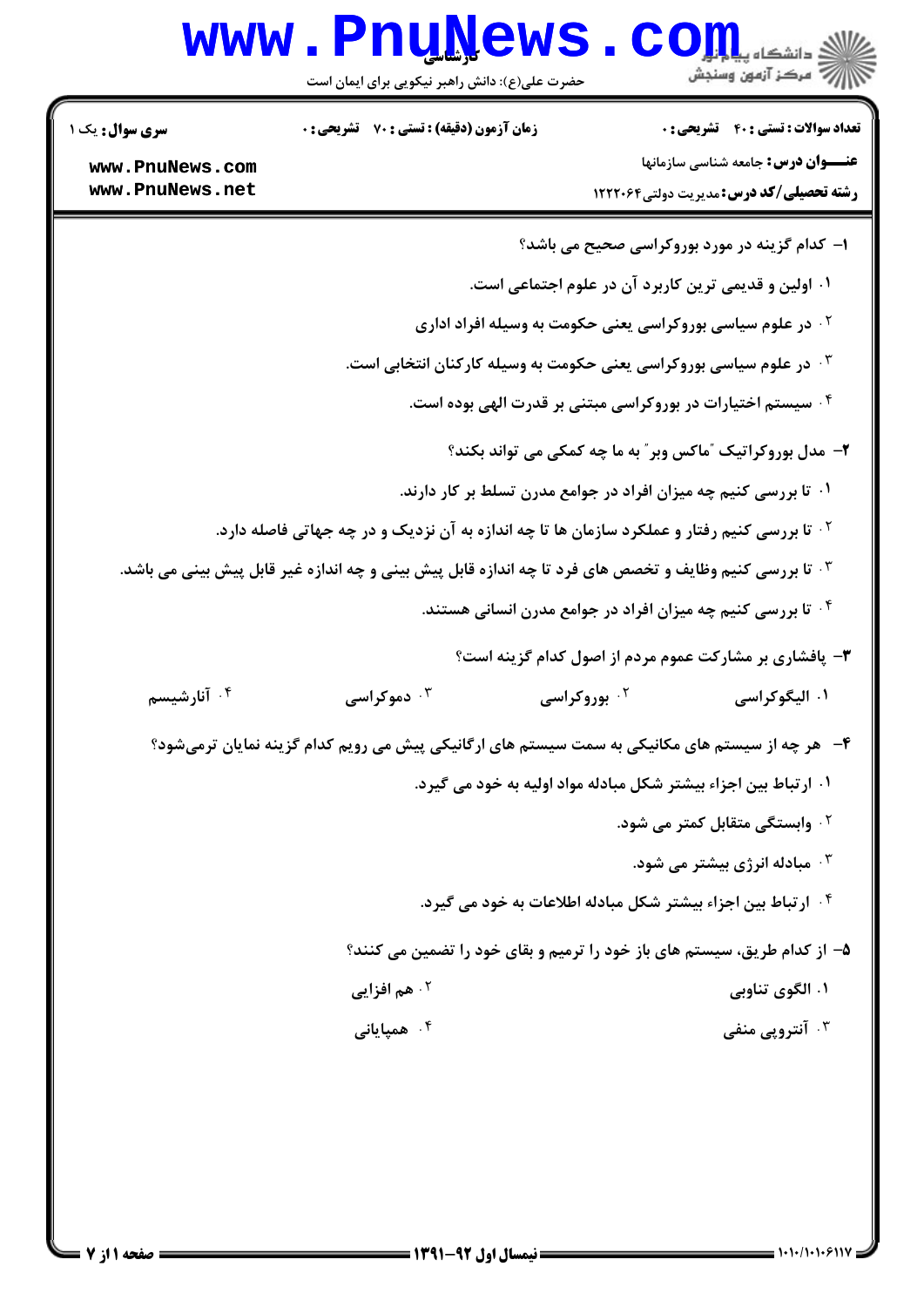## Www.PnuNews.com

| <b>سری سوال : ۱ یک</b> | <b>زمان آزمون (دقیقه) : تستی : 70 قشریحی : 0</b>                                             |          | <b>تعداد سوالات : تستی : 40 - تشریحی : 0</b>                                        |
|------------------------|----------------------------------------------------------------------------------------------|----------|-------------------------------------------------------------------------------------|
| www.PnuNews.com        |                                                                                              |          | <b>عنـــوان درس:</b> جامعه شناسی سازمانها                                           |
| www.PnuNews.net        |                                                                                              |          | <b>رشته تحصیلی/کد درس:</b> مدیریت دولتی1۲۲۲۰۶۴                                      |
|                        |                                                                                              |          | ۶– از دیدگاه سیستمی پیدایش سازمان ها به چه مراحلی بستگی دارد؟                       |
|                        |                                                                                              |          | ۰۱ به مراحل حل مشکلات و تکامل اهداف آن بستگی دارد.                                  |
|                        |                                                                                              |          | <sup>۲</sup> · به مراحل تکامل جامعه و شرایط آن بستگی دارد.                          |
|                        |                                                                                              |          | و سادله تراحل تکامل مدیریتی و مبادله منابع بستگی دارد. $\cdot$                      |
|                        |                                                                                              |          | <sup>۰۴</sup> به مراحل رشد و پیشرفت و تکامل ساختار بستگی دارد.                      |
|                        |                                                                                              |          | ۷- کدام گزینه مبتنی بر ویژگی ها و نیروهای شخصی است و منبع آن غیر رسمی است؟          |
| ۰۴ اختیار              | اقتدار $\cdot$                                                                               | ۰۲ خشونت | ۰۱ نفوذ                                                                             |
|                        |                                                                                              |          | ۸− کدام یک از گزینه های زیر جزء شروط مشروعیت قدرت <u>نمی</u> باشد؟                  |
|                        |                                                                                              |          | ۰۱ اطلاعات از مقررات برقرار شده و سازگاری با آن ها                                  |
|                        |                                                                                              |          | <sup>۲ .</sup> تلاش برای کسب قدرت بیشتر جهت محفوظ ماندن قدرت فعلی                   |
|                        | <b>4 - توجیه پذیری مقررات بر مبنای وجود عقاید مشترک بین عامل مسلط و عامل تحت سلطه</b>        |          |                                                                                     |
|                        |                                                                                              |          | ۰۴ وجود رضایت و موافقت افراد با روابط قدرت خاص                                      |
|                        |                                                                                              |          | ۹– مفهوم قدرت ساختاری در کدام گزینه صحیح بیان شده است؟                              |
|                        | ۰۱ قدرتی که از طریق یک سیستم اجتماعی، افراد، گروه ها و بخش ها بر حسب مقامشان به وجود می آید. |          |                                                                                     |
|                        |                                                                                              |          | <sup>۲ .</sup> قدرتی که از طریق سلسله مراتب اجباری و تحمیلی از آن اطاعت می کنند.    |
|                        | <b>۳ قدرتی که از طریق تقسیم کار، تخصص گرایی و بخش بندی در سازمان به وجود می آید.</b>         |          |                                                                                     |
|                        | ۰۴ قدرتی که در دست یک فرد، یا واحد باشد و واحد قدرتمند، تاثیر بیشتری داشته باشد.             |          |                                                                                     |
|                        |                                                                                              |          | ∙ا– به عقیده ″باربو″ بیشتر تعاریف فرهنگ بر دو نکته تاکید دارد، آن دو نکته کدام است؟ |
|                        |                                                                                              |          | ۰۱ تضمین سازگاری خارجی و تضمین انسجام داخلی فرهنگ.                                  |
|                        |                                                                                              |          | <sup>۲</sup> ۰ رفتارهای اکتسابی و رفتارهای غریزی.                                   |
|                        |                                                                                              |          | ۰۳ جزء نمادین ( سمبل های زبان)، جزء هنجاری (آداب و رسوم) فرهنگ.                     |
|                        |                                                                                              |          | ۰۴ عناصر فرهنگی و تاثیر این عناصر بر رفتار فرد.                                     |
|                        |                                                                                              |          |                                                                                     |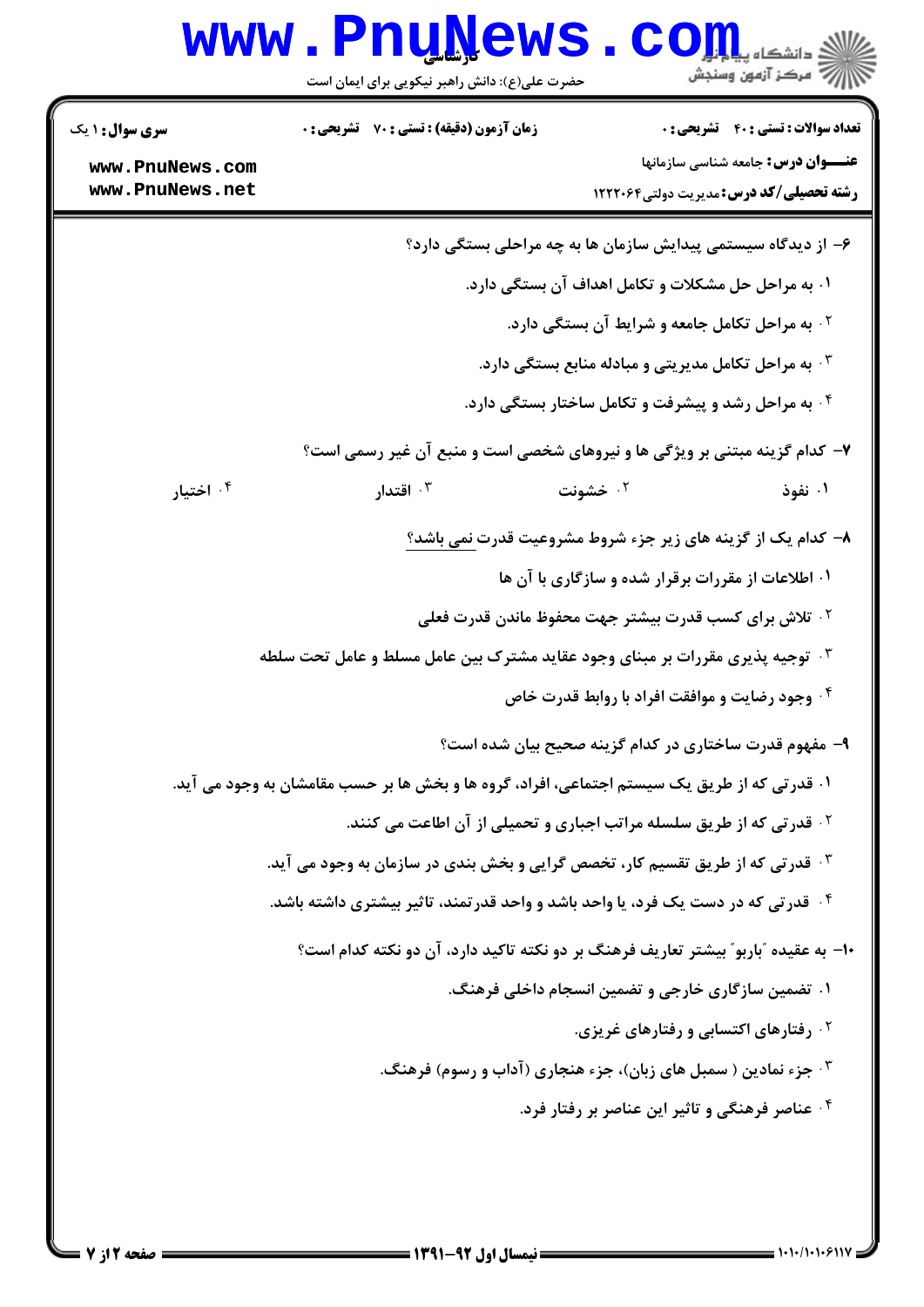|                                    | <b>www.PnuNews</b>                               | ی دانشگاه پیام <mark>تو</mark> ل<br>7- مرکز آزمهن وسنجش                                                         |
|------------------------------------|--------------------------------------------------|-----------------------------------------------------------------------------------------------------------------|
|                                    | حضرت علی(ع): دانش راهبر نیکویی برای ایمان است    |                                                                                                                 |
| سری سوال: ۱ یک                     | <b>زمان آزمون (دقیقه) : تستی : 70 گشریحی : 0</b> | <b>تعداد سوالات : تستی : 40 - تشریحی : 0</b>                                                                    |
| www.PnuNews.com<br>www.PnuNews.net |                                                  | <b>عنـــوان درس:</b> جامعه شناسی سازمانها<br><b>رشته تحصیلی/کد درس:</b> مدیریت دولتی1۲۲۲۰۶۴                     |
|                                    |                                                  |                                                                                                                 |
|                                    |                                                  | 11- کدام گزینه از ویژگی های فرهنگ محسوب نمی گردد؟                                                               |
|                                    |                                                  | ۰۱ فرهنگ از پویایی برخوردار است.                                                                                |
|                                    |                                                  | <b>۲ فرهنگ مشترک است.</b>                                                                                       |
|                                    |                                                  | ۰ <sup>۳</sup> فرهنگ جزئی است.                                                                                  |
|                                    |                                                  | ۰۴ فرهنگ در عین عام بودن خاص است.                                                                               |
|                                    |                                                  | ۱۲– کدام مورد بیانگردومین سطح فرهنگ می باشد؟                                                                    |
|                                    | ا ساخته ها $\cdot$                               | ۰۱ ارزش ها                                                                                                      |
|                                    | ۰۴ مفروض ها                                      | ا نمادها $\cdot$                                                                                                |
|                                    |                                                  | ۱۳- وقتی فرد جدیدی به عضویت یک گروه در می آید چگونه رفتار می کند؟                                               |
|                                    |                                                  | ۰۱ او بر مبنای کاهش میزان ارضای نیازهای گروه و افزایش رضایت خود رفتار می کند.                                   |
|                                    |                                                  | <sup>۲ .</sup> او بر مبنای ادراکات خود از دیگران و قضاوت های دیگران در مورد خود رفتار می کند.                   |
|                                    |                                                  | <b>۳۰ او بر مبنای زمینه های فرهنگی و تجربیات خود و گروه رفتار می کند.</b>                                       |
|                                    |                                                  | ۰۴ او بر مبنای جذابیت های خود رفتار می کند.                                                                     |
|                                    |                                                  | ۱۴- نوع سازماندهی مورد تایید کارکرد گرایان چه نوع سازماندهی می باشد؟                                            |
|                                    | ۰ <sup>۲</sup> سازماندهی بر مبنای هدف            | ۰۱ سازماندهی بر مبنای وظیفه                                                                                     |
|                                    | ۰ <sup>۴</sup> سازماندهی بر مبنای تقسیم کار      | ۰ <sup>۳</sup> سازماندهی بر مبنای شغل                                                                           |
|                                    |                                                  | ۱۵- کدام نسل از نظریه های سازمان و مدیریت، سازمان ها را به صورت یک سیستم باز در نظر می گیرد؟                    |
|                                    | نسل اول $\cdot$ ۲                                | ۰۱ نسل چهارم                                                                                                    |
|                                    | ۰۴ نسل دوم                                       | نسل سوم $\cdot$ "                                                                                               |
|                                    |                                                  | ۱۶– از نظر "کنت" کدام یک از جوامع زیر اقتدار طلب، انسجام یافته بر اساس سلسله مراتب که در آن روسای سیاسی به نوعی |
|                                    |                                                  | مقدس شمرده می شوند؟                                                                                             |
|                                    | ۰ <sup>۲</sup> جامعه صنعتی                       | ۰۱ جامعه نظامی                                                                                                  |
|                                    | ۰۴ جامعه سنتي                                    | ۰۳ جامعه قانون گذاران                                                                                           |
|                                    |                                                  |                                                                                                                 |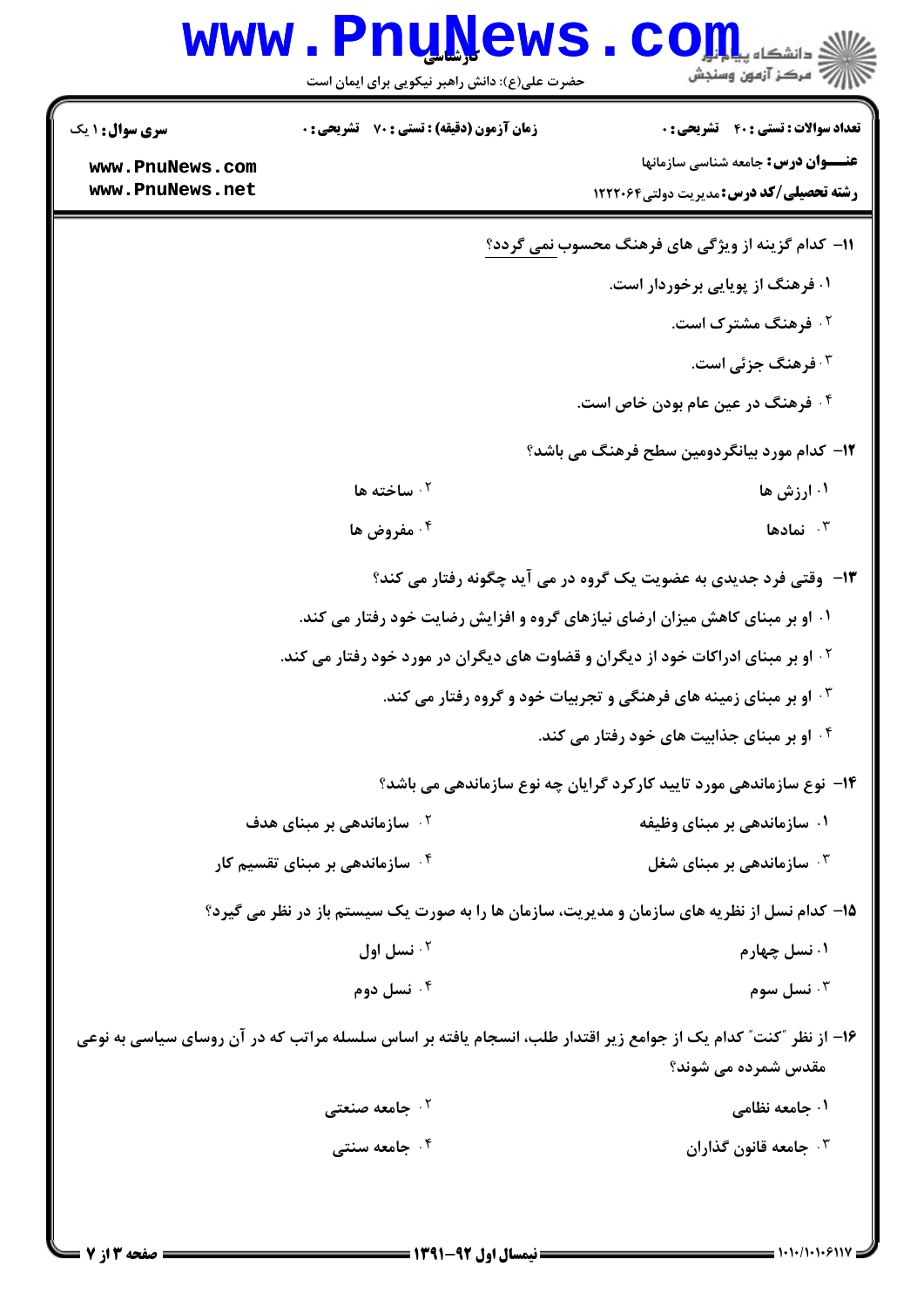|                                               | www.PnuNews<br>حضرت علی(ع): دانش راهبر نیکویی برای ایمان است | الاد دانشگاه پیام <mark>بر</mark><br>ال <sup>تن</sup> مرکز آزمون وسنجش                                                         |  |
|-----------------------------------------------|--------------------------------------------------------------|--------------------------------------------------------------------------------------------------------------------------------|--|
| <b>سری سوال : ۱ یک</b>                        | زمان آزمون (دقیقه) : تستی : 70 گشریحی : 0                    | <b>تعداد سوالات : تستی : 40 - تشریحی : 0</b>                                                                                   |  |
| www.PnuNews.com                               |                                                              | عنـــوان درس: جامعه شناسی سازمانها                                                                                             |  |
| www.PnuNews.net                               |                                                              | <b>رشته تحصیلی/کد درس:</b> مدیریت دولتی1۲۲۲۰۶۴                                                                                 |  |
|                                               |                                                              | ۱۷– کدام گزینه دلیل از خود بیگانگی که در حوزه جامعه شناسی سازمان ها وجود دارد را بیان می کند؟                                  |  |
|                                               |                                                              | ۰۱ دلیل آن ابزار تولید و ارزش های مورد قبول در جامعه است.                                                                      |  |
|                                               |                                                              | <sup>۲.</sup> دلیل آن سازمان های بروکراسی و به طور کلی نیروی انسانی است.                                                       |  |
|                                               |                                                              | دلیل آن سازمان های صنعتی و به طور کلی سرمایه داری است. $\cdot$                                                                 |  |
|                                               | ۰۴ دلیل آن استفاده از قدرت که در انحصار یک نفر در جامعه است. |                                                                                                                                |  |
|                                               |                                                              | <b>۱۸</b> - کدام گزینه در مورد سازمان اجتماعی صحیح است؟                                                                        |  |
|                                               |                                                              | ۰۱ سازمان اجتماعی از قبل طراحی شده و دارای هدفی مشخص است.                                                                      |  |
|                                               |                                                              | <sup>۲.</sup> سازمان اجتماعی بر مبنای نظم خودجوش شکل می گیرد.                                                                  |  |
|                                               |                                                              | ۰۳ سازمان اجتماعی بر مبنای نظم اجباری از طرف حکومت شکل می گیرد.                                                                |  |
|                                               |                                                              | <sup>۴.</sup> سازمان اجتماعی بین پست های سازمانی تعریف می شود.                                                                 |  |
|                                               |                                                              | ۱۹- به اعتقاد ″ماکس وبر″ اعمال قدرت در سازمانهای بوروکراتیک صرفاً باید به چه صورت باشد؟                                        |  |
| ۰ <sup>۴</sup> عقلایی- قانونی                 | ۰ <sup>۳</sup> موروثی                                        | ۰ <sup>۲</sup> تفویضی<br>۰۱ الیگارشی                                                                                           |  |
|                                               |                                                              | ۲۰– عدم دخالت دولت در کدام بخش از جامعه آمریکا امروزه پذیرفته شده است؟                                                         |  |
|                                               | <b>10 امور کشاورزی</b>                                       | ۰۱ امور سیاسی                                                                                                                  |  |
|                                               | ۰۴ امور حقوقی                                                | امور اقتصادی $\cdot$ ۳                                                                                                         |  |
|                                               |                                                              | <b>۲۱</b> - کدام یک از گزینه های زیر مراحل نهادی شدن سازمان را از دیدگاه "برگر ولاکمن"بیان می کند؟                             |  |
| <b>گ عینی سازی، سهولت سازی و ساختار سازی</b>  |                                                              | ۰۱ عادت سازی، همسوسازی و برونی سازی                                                                                            |  |
| ۰۴ اشتراک سازی، عقلانیت سازی و استاندارد سازی |                                                              | <b>۰۳ برونی سازی، عینی سازی و درونی سازی</b>                                                                                   |  |
|                                               |                                                              | ۲۲- در کدام یک از گروه های زیر اعضای گروه همدیگر را می شناسند و بر سرنوشت همدیگر حساسند؟                                       |  |
|                                               | <sup>۲ .</sup> گروه های اولیه                                | ۰۱ گروه های ثانویه                                                                                                             |  |
|                                               | ۰ <sup>۴ گ</sup> روه های رسمی                                | <b>۰۳ گروه های مرجع</b>                                                                                                        |  |
|                                               |                                                              |                                                                                                                                |  |
|                                               |                                                              | ۲۳- به تجمع تعدادی از افراد که دارای اهداف ًمشترک و ارزش های مشابه و به صورت منظم و آگاهانه با هم در تعامل اند، چه<br>مىگويند؟ |  |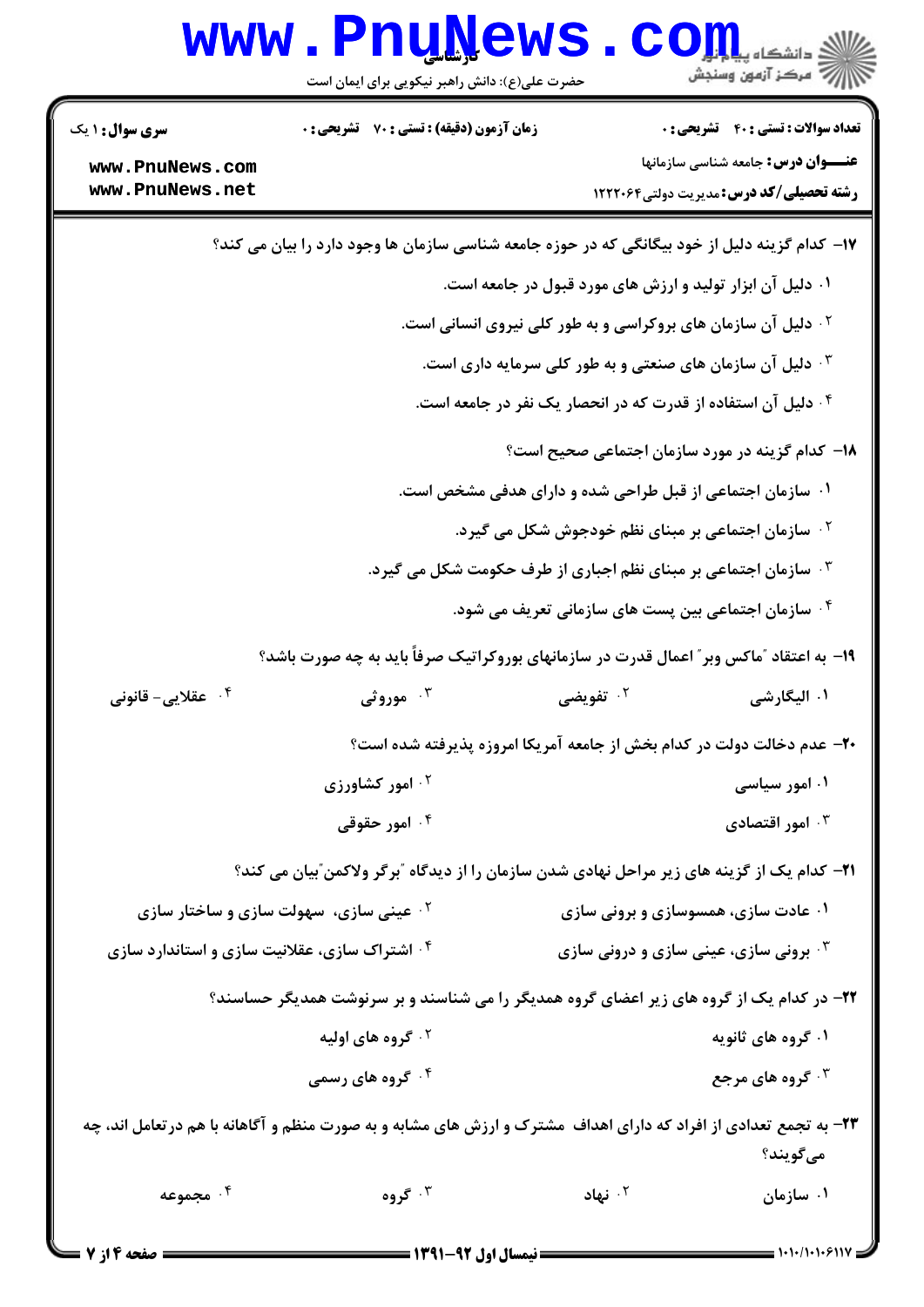| W W W                                                        | حضرت علی(ع): دانش راهبر نیکویی برای ایمان است                                                                        | دانشگاه پ <b>یای</b> ا<br>رِ ۖ مرڪز آزمون وسنڊش                                                                                             |
|--------------------------------------------------------------|----------------------------------------------------------------------------------------------------------------------|---------------------------------------------------------------------------------------------------------------------------------------------|
| <b>سری سوال :</b> ۱ یک<br>www.PnuNews.com<br>www.PnuNews.net | <b>زمان آزمون (دقیقه) : تستی : 70 ٪ تشریحی : 0</b>                                                                   | <b>تعداد سوالات : تستي : 40 - تشريحي : 0</b><br><b>عنـــوان درس:</b> جامعه شناسی سازمانها<br><b>رشته تحصیلی/کد درس:</b> مدیریت دولتی1۲۲۲۰۶۴ |
|                                                              |                                                                                                                      |                                                                                                                                             |
|                                                              |                                                                                                                      | <b>۲۴</b> - مهمترین تفاوت بین نهادگرایان قدیم و جدید در کدام گزینه بیان شده است؟                                                            |
|                                                              |                                                                                                                      | ۰۱ به سمت رویکرد شناختی گرایش پیدا کرده است.                                                                                                |
|                                                              |                                                                                                                      | <b>گ به سمت رویکرد ارزش های محیطی گرایش پیدا کرده است.</b>                                                                                  |
|                                                              |                                                                                                                      | ۰۳ به سمت رویکرد درون سازمانی گرایش پیدا کرده است.                                                                                          |
|                                                              |                                                                                                                      | ۰۴ به سمت رویکرد عقلانیت نامحدود گرایش پیدا کرده است.                                                                                       |
|                                                              |                                                                                                                      | ۲۵– کدام یک از اخلاق های زیر بر بایدهای مطلوب تاکید دارد؟                                                                                   |
|                                                              | ۰ <sup>۲</sup> اخلاق هنجاری                                                                                          | ۰۱ اخلاق توصیفی                                                                                                                             |
|                                                              | ۰۴ اخلاق ارزشی                                                                                                       | ۰ <sup>۳</sup> اخلاق فلسفی                                                                                                                  |
|                                                              | ۲۶– مسئولیتی که سازمان ها در پاسخگویی به پیامدهای فعالیت هایشان در مورد جامعه دارند ، چه نام دارد؟                   |                                                                                                                                             |
|                                                              | ۰ <sup>۲</sup> مسئولیت اجتماعی                                                                                       | ۰۱ مسئوليت حقيقي                                                                                                                            |
|                                                              | ۰ <sup>۴</sup> مسئولیت فرهنگی                                                                                        | شسئوليت مصونيت از تعقيب $\cdot^{\texttt{w}}$                                                                                                |
|                                                              |                                                                                                                      | <b>37- کدام گزینه ازاجزای هم تکاملی محسوب نمی گردد؟</b>                                                                                     |
|                                                              |                                                                                                                      | ۰۱ هم تکاملی عبارت است از تغییر تکاملی متقابل بین دو یا چند نوع جمعیت                                                                       |
|                                                              | <sup>۲</sup> ۰ سازمان ها در وضع با ساخت محیط هایشان نقش دارند و صرفاً واکنش دهنده به محیط نیستند.                    |                                                                                                                                             |
|                                                              | <b>۰۳ روشی که سازمان ها از طریق آن ساختارها، رویه ها و ایده ها را نه بر مبنای کارایی بلکه بر مبنای تعاریف بیرونی</b> | مشروعیت، تطبیق می دهند بحث کلیدی نظریه نهادی است.                                                                                           |
|                                                              | <sup>۴.</sup> نظریه نهادی فرآیندی است که از طریق آن اشکال نامشروع سازماندهی در یک حوزه سازمانی مسلط می شوند.         |                                                                                                                                             |
|                                                              | ۲۸– کدام یک از شخصیت های زیر به وجود آمدن سازمان ها را ملازم با از بین رفتن شرایط آزادی بشر می داند؟                 |                                                                                                                                             |
|                                                              | ۰۲ رابرت مرتن                                                                                                        | ۰۱ اریک فروم                                                                                                                                |
|                                                              | ۰ <sup>۴</sup> آلوین گلدنر                                                                                           | هربرت مارکوزه $\cdot^{\mathsf{y}}$                                                                                                          |
|                                                              |                                                                                                                      | ۲۹- به نظر "کارل مارکس" از خود بیگانه ترین طبقات اجتماعی کدام طبقه است؟                                                                     |
|                                                              | ۰ <sup>۲</sup> طبقه کارگر                                                                                            | ۰۱ طبقه سرمایه دار                                                                                                                          |
|                                                              | ۰۴ طبقه بورژوا                                                                                                       | طبقه سياسيون $\cdot$                                                                                                                        |
|                                                              |                                                                                                                      |                                                                                                                                             |

٦.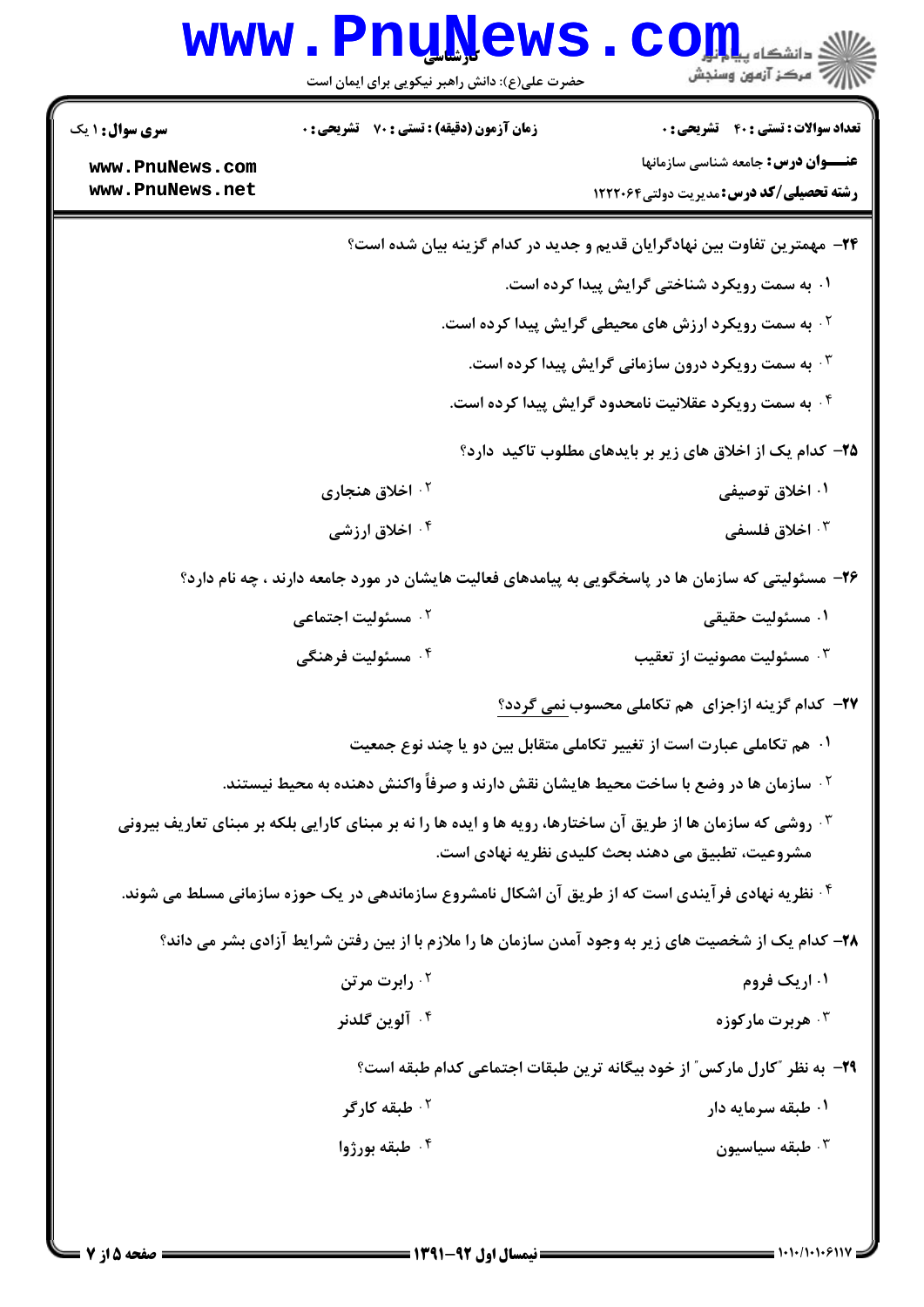| WWW                                                          | حضرت علی(ع): دانش راهبر نیکویی برای ایمان است                                                   | د دانشگاه پی <mark>ای</mark> ا<br>7' مرڪز آزمون وسنڊش                                                                                     |           |
|--------------------------------------------------------------|-------------------------------------------------------------------------------------------------|-------------------------------------------------------------------------------------------------------------------------------------------|-----------|
| <b>سری سوال :</b> ۱ یک<br>www.PnuNews.com<br>www.PnuNews.net | <b>زمان آزمون (دقیقه) : تستی : 70 گشریحی : 0</b>                                                | <b>تعداد سوالات : تستي : 40 قشريحي : 0</b><br><b>عنـــوان درس:</b> جامعه شناسی سازمانها<br><b>رشته تحصیلی/کد درس:</b> مدیریت دولتی1۲۲۲۰۶۴ |           |
|                                                              |                                                                                                 | ۳۰- به مجموعه ای از منابع که یک جمعیت را حفظ می کند چه می گویند؟                                                                          |           |
| ۰ <sup>۴</sup> همزیستی                                       | ۰ <sup>۳</sup> اکولوژی                                                                          | ۰۲ تراکم                                                                                                                                  | ۰۱ آشیانه |
|                                                              |                                                                                                 | <b>۳۱</b> - تغییرات سازمانی معمولا به چه صورت ایجاد می شود؟                                                                               |           |
|                                                              |                                                                                                 | ۰۱ تدریجی و مقطعی                                                                                                                         |           |
|                                                              |                                                                                                 | <sup>۲ .</sup> پیوسته و مقطعی                                                                                                             |           |
|                                                              |                                                                                                 | ۰۳ یک جانبه و تدریجی                                                                                                                      |           |
|                                                              |                                                                                                 | ۰۴ آبشاری و سلسله وار                                                                                                                     |           |
|                                                              |                                                                                                 | ۳۲– منظور از اینرسی سازمانی در کدام گزینه صحیح بیان شده است؟                                                                              |           |
|                                                              |                                                                                                 | ۰۱ تمایل سازمان به حفظ منابع موجود و تلاش برای تعامل با محیط است.                                                                         |           |
|                                                              |                                                                                                 | <sup>۲ .</sup> تمایل سازمان به حفظ حالت قبلی و جدید و مقاومت در برابر عوامل محیط است.                                                     |           |
|                                                              |                                                                                                 | ۰ <sup>۳ .</sup> تمایل سازمان به حفظ حالت قبلی و مقاومت در برابر حالت جدید است.                                                           |           |
|                                                              |                                                                                                 | ۰۴ تمایل سازمان به حفظ حالت جدید و مقاومت در برابر حالت قبلی است.                                                                         |           |
|                                                              | ۳۳– در کدام سطح از  تجزیه و تحلیل، تعامل بین صنایع در اقتصاد ملی مورد بحث قرار می گیرد؟         |                                                                                                                                           |           |
|                                                              |                                                                                                 | ۰۱ سطح اول: درون سازمانی                                                                                                                  |           |
|                                                              |                                                                                                 | <b>7 . سطح دوم: سازمان های انفرادی</b>                                                                                                    |           |
|                                                              |                                                                                                 | شطح سوم: اکولوژی جمعیت سازمان ها " $\cdot$                                                                                                |           |
|                                                              |                                                                                                 | ۰۴ سطح چهارم: اکولوژی جامعه سازمانی                                                                                                       |           |
|                                                              |                                                                                                 | ۳۴- کدام گزینه در مورد تغییر نهادها صحیح است؟                                                                                             |           |
|                                                              | ۰۱ کنشگران زمانی نهاد را تغییر می دهندکه نهادهای موجود برای کنش تفکرات آن ها نامحدود کننده است. |                                                                                                                                           |           |
|                                                              |                                                                                                 | <sup>۲</sup> ۰ شوک اقتصادی و تکنولوژیک یکی از عوامل تغییر نهادهاست.                                                                       |           |
|                                                              |                                                                                                 | <b>۳ تغییر نهادی از نیروهای جمعی نشات می گیرد.</b>                                                                                        |           |
|                                                              |                                                                                                 | <sup>۴.</sup> تاکید نظریه نهادی بر نهاد زدایی قرار دارد.                                                                                  |           |
|                                                              |                                                                                                 |                                                                                                                                           |           |
|                                                              |                                                                                                 |                                                                                                                                           |           |